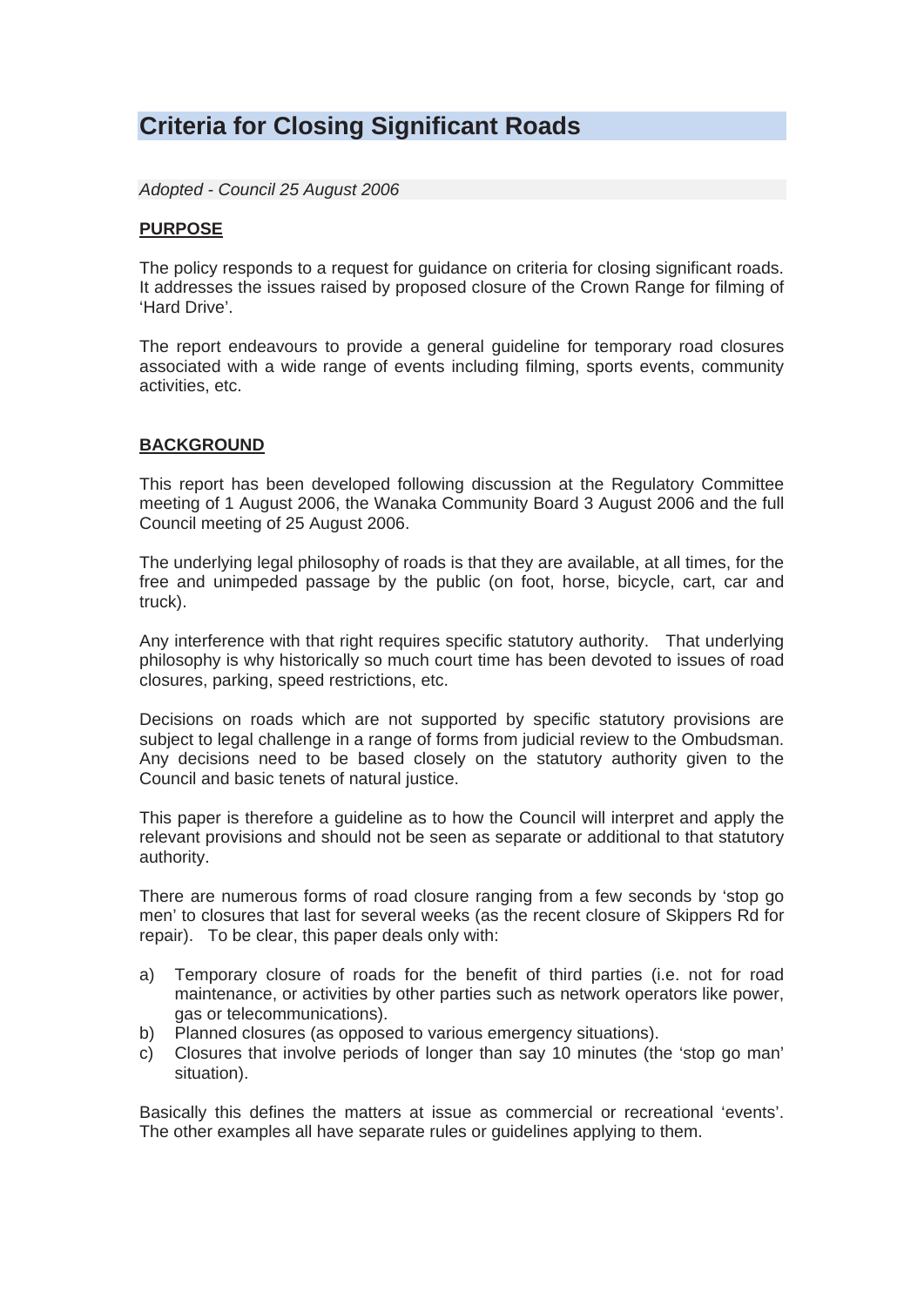#### **LEGISLATIVE POSITION**

The statutory authority for temporary road closures is found in Clause 11 of the  $10<sup>th</sup>$ Schedule to the Local Government Act 1974 (one of a small number of provisions held over from the old Act).

*"11. The council may, subject to such conditions as it thinks fit (including the imposition of a reasonable bond), and after consultation with the Police and the Ministry of Transport, close any road or part of a road to all traffic or any specified type of traffic (including pedestrian traffic)….* 

*(e) For a period or periods not exceeding in the aggregate 31 days in any year for any exhibition, fair, show, market, concert, filmmaking, race or other sporting event, or public function:* 

*Provided that no road may be closed for any purpose specified in paragraph (e)* of this clause if that closure would, in the opinion of the council, be **likely** *to impede traffic unreasonably."* 

The balance of the clauses in the  $10<sup>th</sup>$  Schedule deal with what happens procedurally after the decision on closure is made (i.e. public notices, obligations of drivers, etc).

The key issue then is how will the Council address each of the criteria in Clause 11?

*a) The Council* 

Clause 12 of the 10th Schedule allows the Mayor or an officer of the Council to grant road closures for events, and the Local Government Act 2002 would also permit this power to be delegated to a committee or officer.

We should therefore define what body is Council in a given situation. This is in effect a delegation and the following has been adopted:

- i. In regard to any road other than an arterial road, where the total length of closure is less than 4 hours, the Chief Executive or any officer authorized by him.
- ii. In regard to an 'arterial road' as defined in the Council's roading hierarchy, the decision should be made by full Council (on the recommendation of the relevant committee and the WCB if time permits). A schedule of arterial roads is attached. Where there are discrepences between the District Plan and the Roading Database the fact that a road is listed on either should be taken to mean that any application requires full Council approval.
- iii. In regard to other roads in the Wakatipu Basin, the decision will be made by the Utilities Committee.

Given that the primary purpose of roads is to convey traffic, this seems appropriate.

Note: Temporary closures distinguished (which go to the functional committee) are distinguished from permanent stopping which requires formal hearings procedures better undertaken by the Regulatory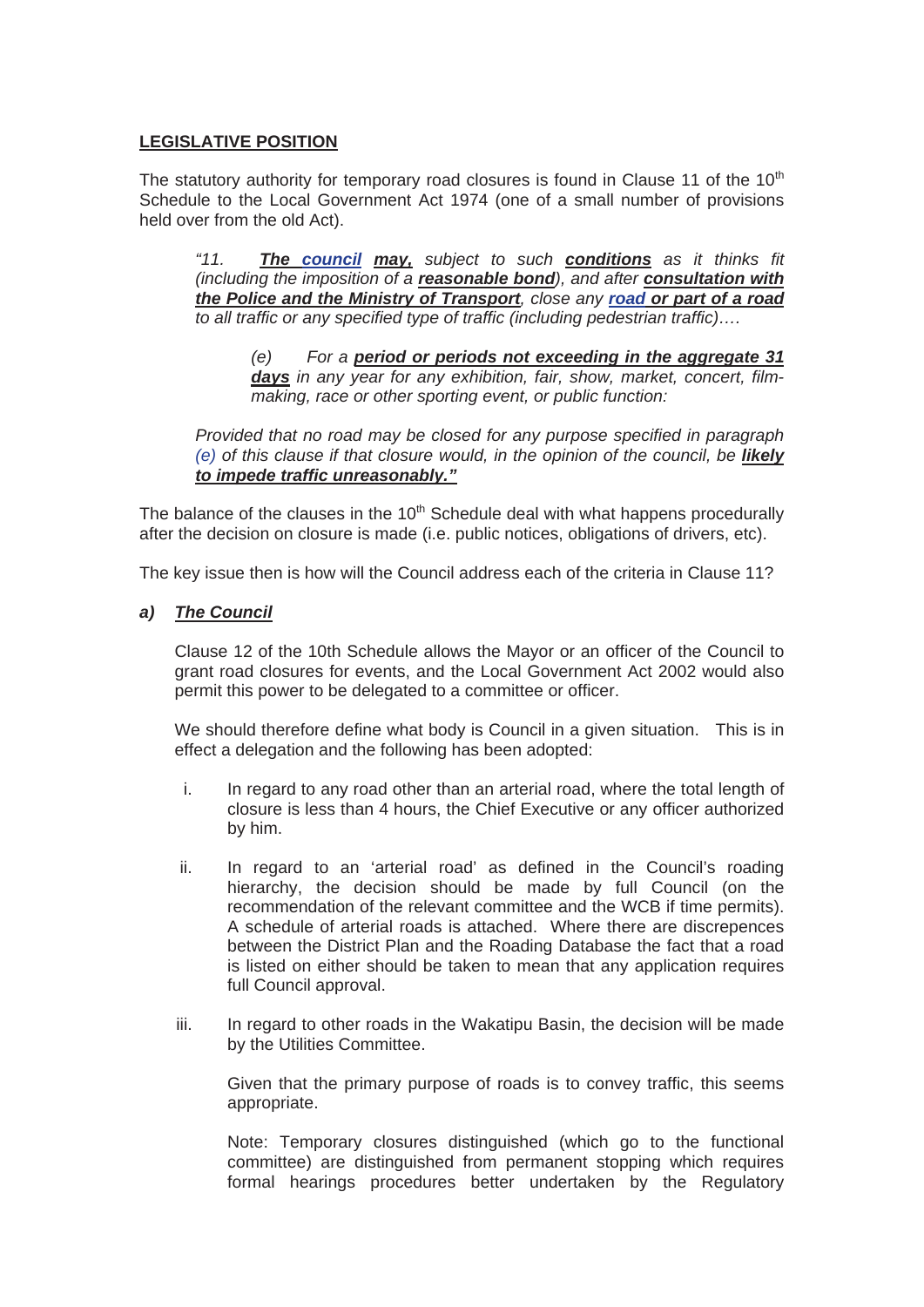Committee. The results of the Regulatory Committee deliberations are the subject of a recommendation to full Council.

iv. In regard to other roads in the Wanaka Ward, the decision will be made by the Wanaka Community Board.

A chart of the different approval processes is attached.

Finally, on this section, I would note that the Council closed state highway for the Warbirds events this year. This was because Transit NZ was not involved until after it was too late to exercise their own road stopping processes. In the unlikely event it happens again, this power should be exercised by full Council using the criteria that Transit NZ would itself otherwise use.

#### *b) May*

The use of 'may' implies a discretion. The expectation is that the Council, committees, the WCB and officers will exercise this discretion in accordance with this policy. That specifically requires that those parties have full regard to all of the issues identified in this paper and disregard issues which are not established as relevant to the application.

One aspect of this discretion is the timeliness of applications. In cases of major national and international events first contact with Council should usefully be made six months prior to the event. While this is not always possible, and filming in particular can not generally meet this ambition it is an ideal which lets all aspects be thoughly planned. From time to time it is also inevitable that events will need to be processed in under seven days where circumstances require it.

To illustrate the potential complexity a flow chart of issues is attached.

#### *c) Conditions*

The conditions to be applied will be those considered necessary to ensure compliance with the terms on which the application is granted.

As a minimum the following are likely to be required:

- i. those needed to ensure that the asset (road surface, line marking, signs, lights, verges, swales, etc) are protected or returned in the same state in which they were before the event. This may require an inspection (before and after) by an officer of Council. Where required this will be an additional cost to the applicant. The officer may also be able to advise the applicant on steps that may avoid damage or inconvenience to the public.
- ii. Those needed to ensure that the event is implemented as promised. This is likely to require an events plan and a traffic management plan.
- iii. Those needed to fund risks or liabilities that may attach to the applicant or the Council. Council's insurance brokers may need to be consulted over industry standard levels of insurance.
- iv. Those necessary to maintain communication with interested parties (e.g. land owners, Police, other road users, other event organizers, etc).
- v. Those necessary to advise the applicant of other approval procedures, e.g. resource consents, fire permits, etc.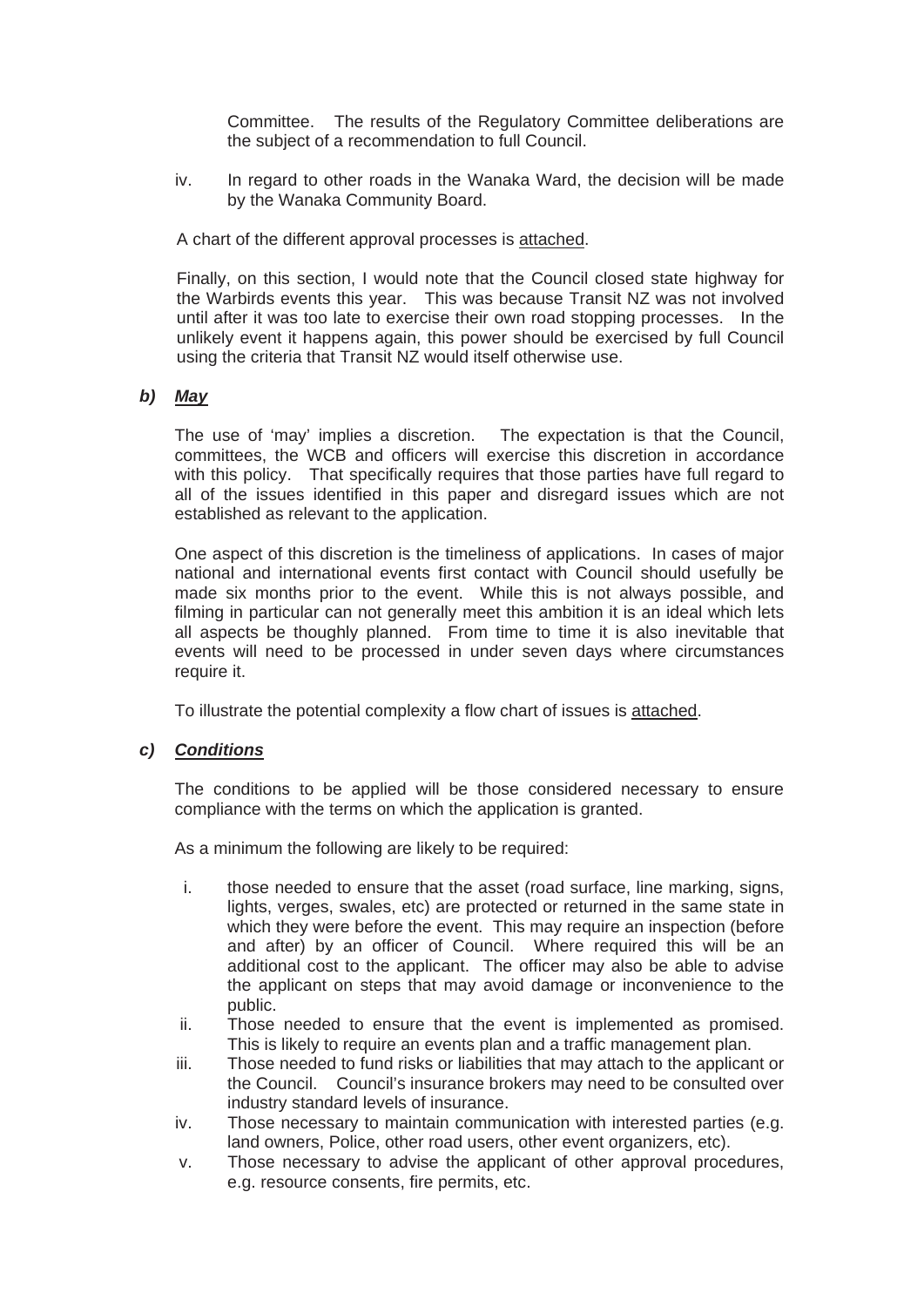#### *d) Reasonable Bond*

A bond may be in cash or from a financial institution. It provides a quick means for the Council to have remedial work done which otherwise might take considerable time or become a liability for ratepayers.

A bond will almost always be appropriate for significant events with commercial attributes but could be a significant hurdle for small local events organisers. The approving authority needs to exercise discretion in the latter case.

Generally a bond, when taken, should be to a value equivalent to 50% more than the estimated cost of the works. This should ensure that any unexpected additional expenditure is recovered. The unused balance of any bond will be returned to the applicant.

#### *e) Consultation with the Police and the Ministry of Transport,*

This clause requires that the Council, and not just the applicant, consults these parties. The degree of consultation needs to be determined by the decision maker based on the scale and significance of the application.

#### *f) Road or part of a road*

The only useful classification of road appears to be between arterial, collector and local roads as provided for in the District Plan and the Council's Roading database. This is a common and well understood distinction within Council, and is easy ascertained.

It has relevance to a number of issues as discussed elsewhere in this policy.

It's worth noting that closure of a portion of a road also requires approval from Council.

#### *g) Period or periods not exceeding in the aggregate 31 days*

This phrase makes it clear that the decision maker has an obligation to weigh up not just the immediate application but also others that might reasonable be expected to arise during the year. For the purpose of counting we use a calendar year.

It may be necessary to conserve the capacity for events considered of greatest value to the community. It would be sad for example to find that roads could not be closed for the Wanaka A&P Show because some of the adjoining roads had been closed on too many prior occasions.

Some roads are capable of disproportionate use for events like the Wanaka Fest, New Year, Festival of Colour, Easter, etc.

Local knowledge plus judicious use of an events calendar should ensure no one is unexpectedly disadvantaged.

There is a real risk in this case that the Council says 'yes' at an early stage and then, at the last minute, is challenged on total closures for the year by a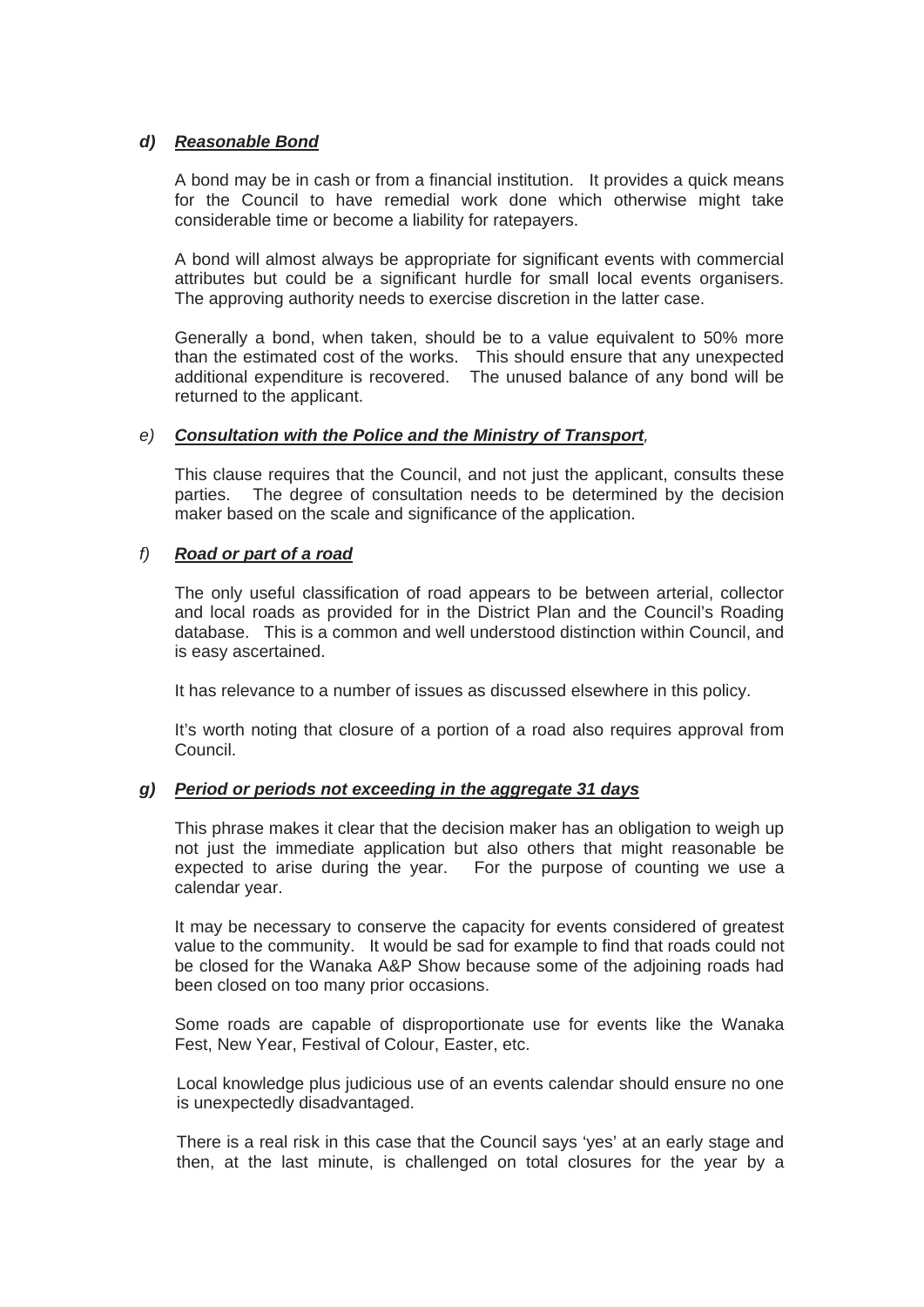disgruntled party adversely affected by the closure. It will be almost impossible to salvage the event at that stage.

#### *h) Likely to impede traffic unreasonably."*

This is a very broad phrase that will require judgment on a case by case basis. However there are a number of pointers which can be drawn:

- i. 'likely to' means more than 'may be'. Council will need to reach a firm view that there is a real possibility that traffic will be impaired. You would expect that this would come either from our understanding of traffic volumes on the roads involved or specific expressions of concern from parties affected. There needs to be some evidence that can be pointed to other than just the opinions of the decision maker or advisers.
- ii. The lack of an available alternative will be prima facie evidence of unreasonableness. This might be rebutted by evidence that there is no traffic during the period of the closure, or that those affected had consented to the closure. Consider for a minute the Gourmet Events Triathlon. The request was to close an arterial road. We have a reasonable appreciation of the number and nature of trips made on that route. It involves both private domestic, commercial delivery and tourism traffic with much of that operating to structured deadlines. There is no alternative route. There is evidence that other activities will be disrupted (e.g. DOC activities), and the closure is for a prolonged period.
- iii. There may be compensatory aspects that make the effects 'not unreasonable'. Generally, the greater the traffic interruptions, the greater the compensatory advantages required. Those advantages may take numerous forms. For example: the chance

to watch world class sports events (World Tri), world class culture (Festival Of Colour), local participation (competitive development for local sportspersons or kids), permanent infrastructure left behind, etc.

The exchange of money (e.g. some form of rental) will not generally be appropriate. If we had summed up the total cost of disruption to local businesses and individuals of the proposed 'Hard Drive' closure it would have been far more than anything the applicant could have paid.

- iv. If dollars are changing hands, then that should be between the applicant and those adversely affected by the proposal. If that leads to broad general comfort within the community with the closure then that may be grounds for the decision maker to conclude that the interference with traffic is not 'unreasonable'. In that case, the community is entitled to expect that the Council casts the net of those affected sufficiently wide that all reasonable effects are recognised.
- v. In this context those living on the road won't be regarded as deserving greater weight than those travelling along it to and from locations outside the closure. In general this question has to be answered on a case by case basis. Locals living on the road are entitled to assurance that medical help can reach them, and to be provided with a means to meet important pre-arranged commitments. On other occasions, a local fair may warrant some interference with exactly where and when people use their vehicle. The economic disruption to a whole community by interference with programmed public transport may or may not be more important than the benefits of an event.
- vi. Some consideration needs to be given to the nature of the event and what it might become. An event of 100 participants in the first year might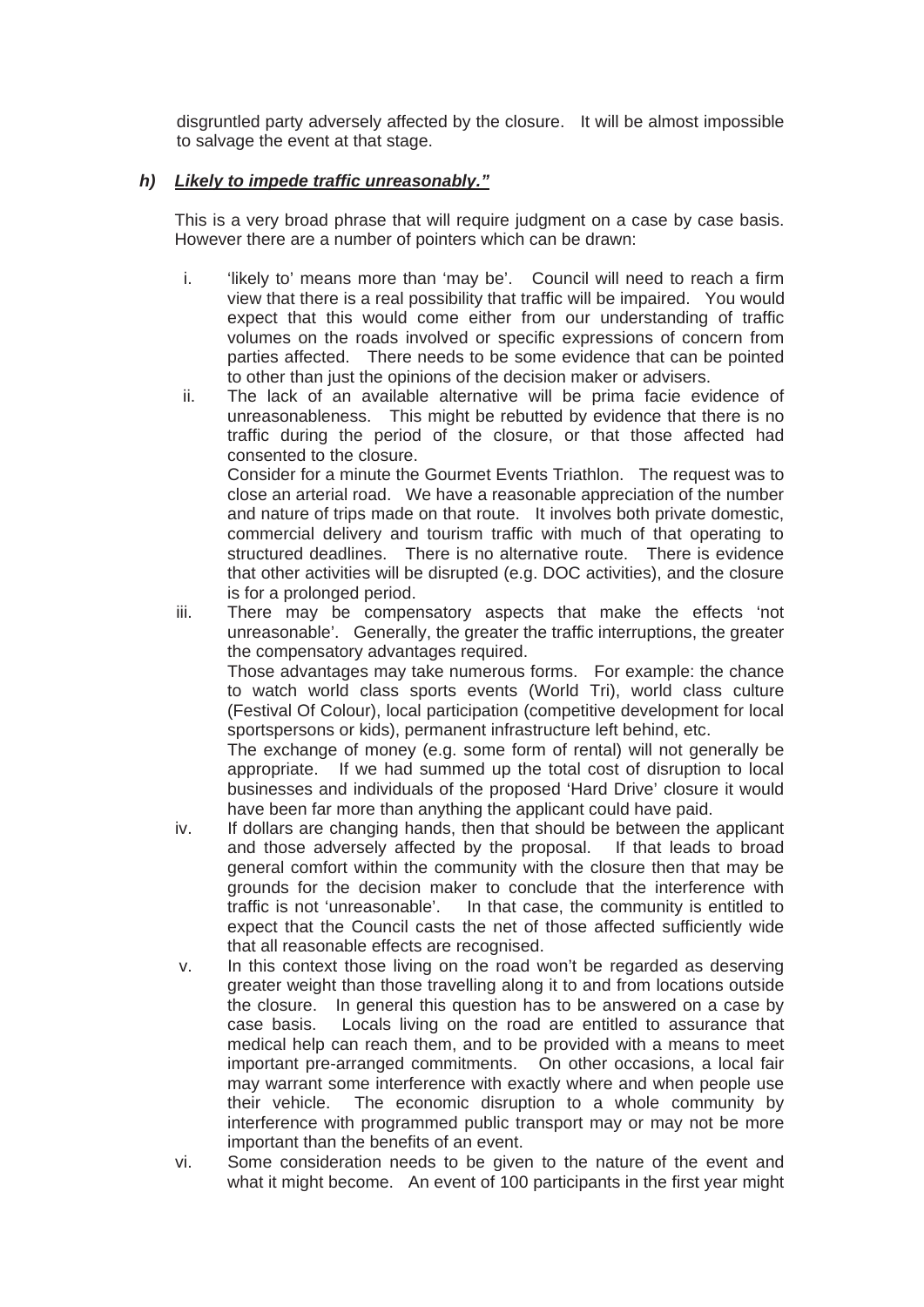become 1,000 in subsequent years creating unforeseen impacts. The risk of the event becoming a 'victim of its own success' needs to be discussed with organisers.

- vii. The time of year, and day of the week, may also be relevant. For example a road closure may be reasonable in quiet periods but inappropriate over New Year. Mid week events may have less impact than weekend functions.
- viii. There may well be issues of economic development raised, i.e. that the coverage of the event will promote the district, or a portion of it, to a wide international audience. This argument needs to be quantified carefully and balanced against the other criteria discussed in this paper. Unlike many other districts, this area has extensive daily media coverage and a diverse range of entities promoting various aspects of living and holidaying here. The implications of any one event needs to be weighed in that wider marketing environment, and against the adverse impacts that might arise.
- ix. More commonly there will be alternative routes available and the question is 'are they reasonable'. A 4 hour closure on Speargrass Flat Rd where the route around involved about a 2 kilometre detour was recently approved. At the other extreme, the 'Hard Drive' alternative was to take the state highway to Cromwell and Queenstown. As a 'rule of thumb' it is suggested that any alternative route which increases the likely total journey time by 1/3rd or more should be considered very warily. There may also be aggravating factors to be taken into account. For

example, the alternative state highway route from Wanaka to Queenstown also involves periodic closure at the Nevis. The decision maker needs to 'cast around' for those aggravating factors in the application before them.

x. In this policy a distinction is drawn between arterial, collector and local roads. A closure of an arterial road can be expected to interrupt more people than a local road. While the number of people affected will be an important criteria, weight also needs to be given to the impact of the interruption. A brief interruption to someone waiting for an ambulance, or the closure of a local road for a car race outside the home of an invalid, should also be assessed carefully.

### **FEES**

Council's practice has been to recover the costs of processing event applications. A fee of \$500 a half day for closure for use of the road plus a time charging regime for CivicCorp to process the application is applicable.

It is necessary to change the fee regime whether it be for filming or any other activity.

#### **COMPLIANCE ISSUES**

One of the issues for a decision maker to address is whether the resulting status of the area while closed meets the needs of the applicant. Generally once an area is closed that will be sufficient but that may vary according to the use required. For example, if the road is closed, will any parked cars be removed. This needs to be discussed between the applicant and the Council representatives.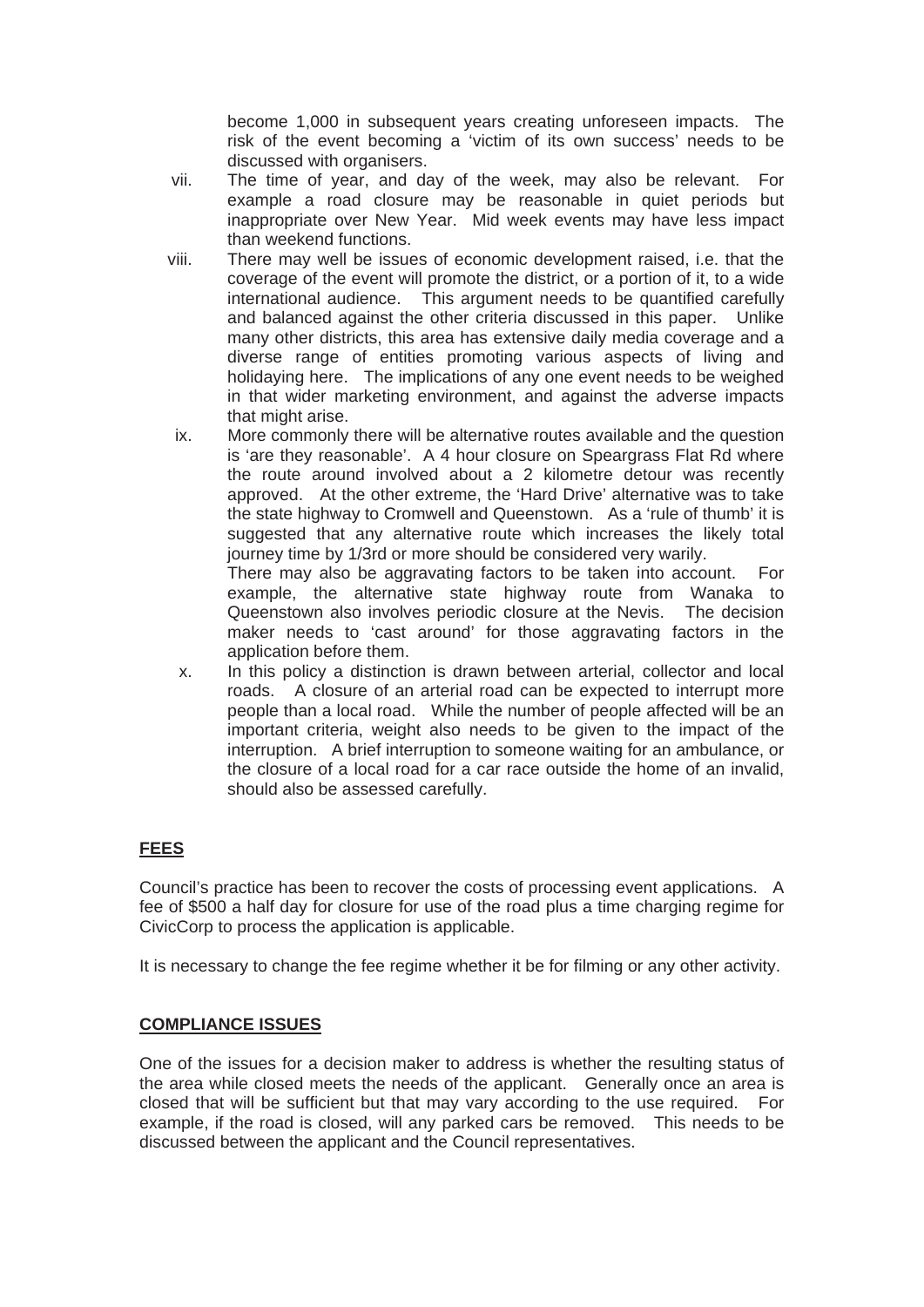#### **HELPING APPLICANTS**

There may be alternative ways to implement an event which the applicant has not thought of. Council should remain willing to seek solutions which allow events to proceed while still preserving the principle set out in this policy.

#### **CONCLUSION**

The key issue for temporary closure of roads is what considerations should be in a decision makers mind when considering an application of this kind.

By getting right:

- a) The placement of decision making authority;
- b) The factors that should be taken into account;
- $\overrightarrow{c}$  The processes for gathering information about the implications in each case;

the Council should be able to avoid the community concern that has arisen in the past.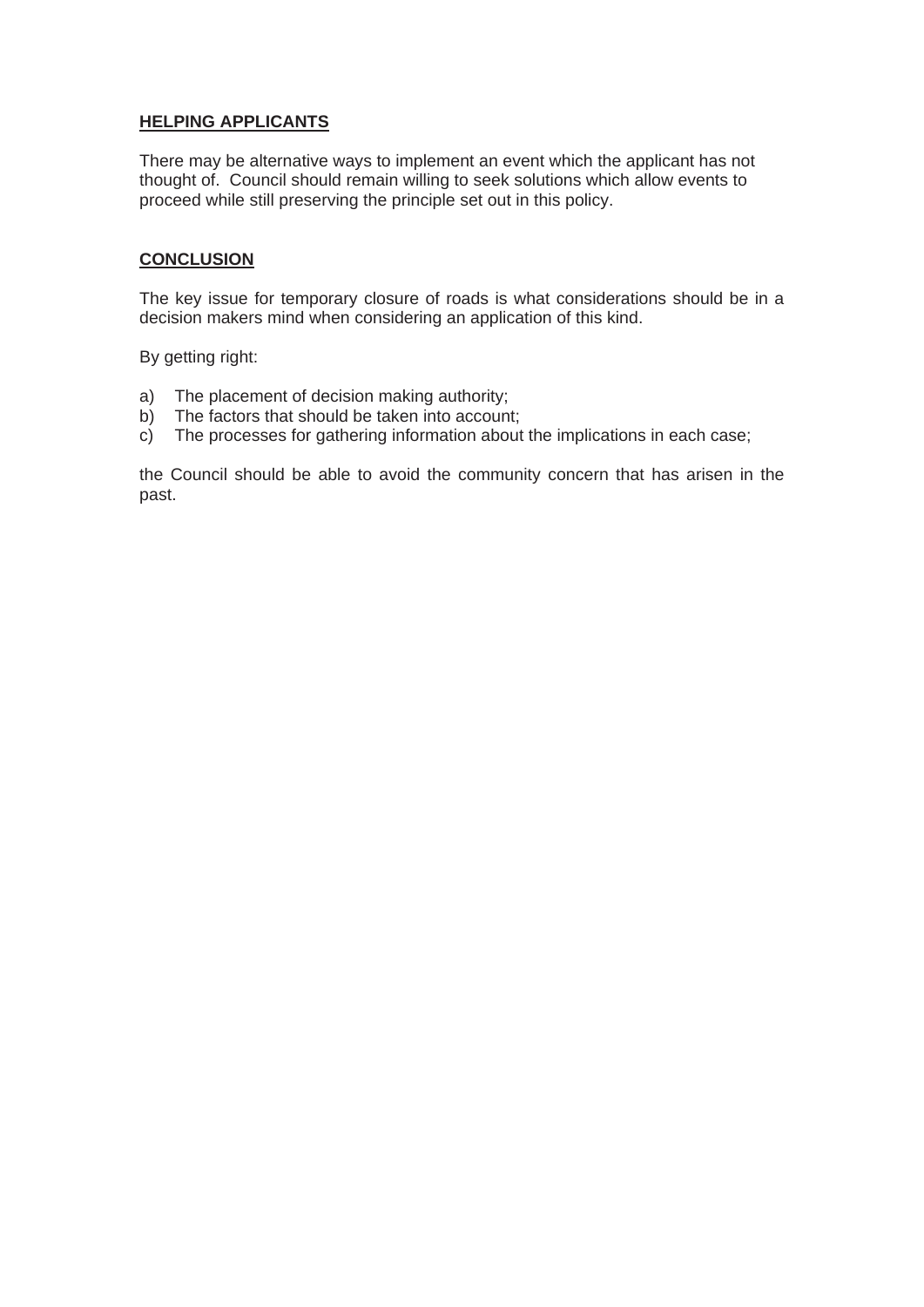#### **ROAD HIERARCHY A6**

# **Appendix 6**

### **Road Hierarchy**

#### $\overline{1}$ . **Arterial Roads**

| Roads                   | <b>Start and Finish Names</b>                 |
|-------------------------|-----------------------------------------------|
| ARROWTOWN               |                                               |
| <b>Bedford St</b>       | Buckingham St to Suffolk/Ford St              |
| Berkshire St            | Arrowtown Lake Hayes Rd to Wiltshire St       |
| Buckingham St           | Berkshire St to Bedford St                    |
| Centennial Avenue       | Bedford to 100 kmph sign                      |
| Wiltshire St            | Berkshire St to Buckingham St                 |
| <b>GLENORCHY</b>        |                                               |
| Glenorchy Paradise Rd   | 50 kmph sign Oban St to end of Rd             |
| Glenorchy Routeburn Rd  | Glenorchy Paradise Rd to end of Rd            |
| Queenstown Glenorchy Rd | Fernhill Esplanade Rd to Oban St 50 kmph sign |
| HAWEA RURAL             |                                               |
| Capell Avenue           | Domain Rd to 50 kmph sign Capell Rd           |
| Cemetery Rd             | Muir Rd to Gladestone St                      |
| Gladstone Rd            | Campbell Rd to Cemetery Rd                    |
| Luggate Hawea Rd        | SH8A- Campbell Rd                             |
| Muir Rd                 | 100 kmph sign to Cemetery Rd                  |
| <b>HAWEA TOWNSHIP</b>   |                                               |
| Capell Avenue           | 50 kmph sign to Skipper Crescent              |
| Lakeview Avenue         | Skinner Crescent to Muir Rd                   |
| Skinner Crescent        | Capell Avenue to Lakeview Terrace             |

| Roads                           | <b>Start and Finish Names</b>               |
|---------------------------------|---------------------------------------------|
| QUEENSTOWN                      |                                             |
| Gorge Rd                        | Stanley St to 100kmph sign Industrial Place |
| Lake Esplanade Rd               | SH6A Femhill Rd                             |
| Fernhill Rd                     | Lake Esplanade to Glenorchy Rd              |
| Panorama Terrace                | Suburb St to Hensman Rd                     |
| Stanley St                      | SH6A to Man St                              |
| Suburb St North                 | SH6A to Panorama Terrace                    |
| <b>FRANKTON</b>                 |                                             |
| Douglas St                      | SH6A to Roberston St                        |
| McBride St                      | SH6A to SH6                                 |
| <b>KELVIN HEIGHTS</b>           |                                             |
| Peninsula Rd                    | SH6 to Grove Rd                             |
| WAKATIPU RURAL                  |                                             |
| Arrowtown                       | State Highway 6 to 50kmph sign Arrowtown    |
| Junction Rd<br>Arthurs Point Rd | George Rd to 100 kmph sign Littles Rd       |
| Coronet Peak Rd                 | Malaghan Rd to Skippers Rd                  |
| Lake Hayes Arrowtown Rd         | SH6 to Arrowtown                            |
| Malaghans Rd                    | Coronet Peak Rd to Lake Hayes Arrowtown Rd  |
| WANAKA RURAL                    |                                             |
| Crown Range                     | Revoked SH89 SH6 to SH89 Ardmore St         |
| WANAKA                          |                                             |
| Anderson Rd                     | SH89 to Aubrey Rd                           |
| Ardmore St                      | Brownston St to Sargood Dr                  |
| Beacon Point Rd                 | Lakeside Rd to Waimea Place                 |
| Lakeside Rd                     | Ardmore St to Beacon Point Rd               |
| McDougall St                    | Golf Course Rd to Ardmore St                |

Queenstown-Lakes District Council - PARTIALLY OPERATIVE DISTRICT PLAN (March 2004)

Shaded provisions not operative - Environment Court<br>decision C134/2003 appended at front of volume

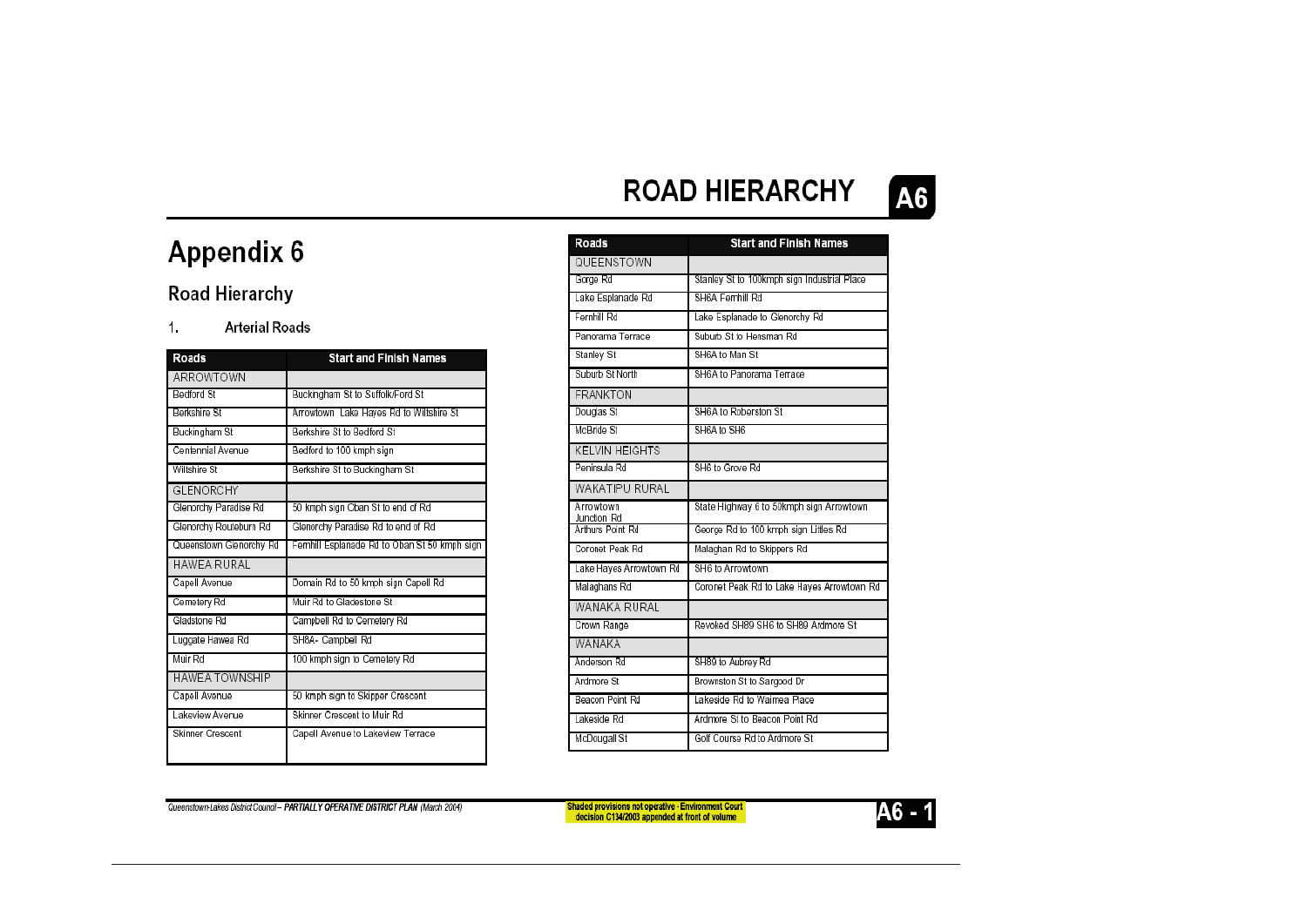### Appendix Two

### TEMPORARY ROAD CLOSURES

Arterial Road[e.g. HardDrive, Gourmet Triathlon] Resolution of full Council Other than arterial road Utilities Committee In Wakatipu Basin Other than arterial road \_\_\_\_\_\_\_\_\_\_\_\_\_\_\_\_\_\_\_\_\_\_\_\_\_\_\_\_\_\_\_→ Wanaka Community Board<br>Within Wanaka Ward Permanent Road Stopping <sub>———</sub>→ Regulatory Committee [e.g. stopping unformed roads] Public Works Act Road Exchange Full Council [e.g. Lucas Place or Grant Road realignment] PERMANENT ROAD CLOSURES Under 4 hours  $\longrightarrow$  CEO or delegate Environment Court

[If contested]